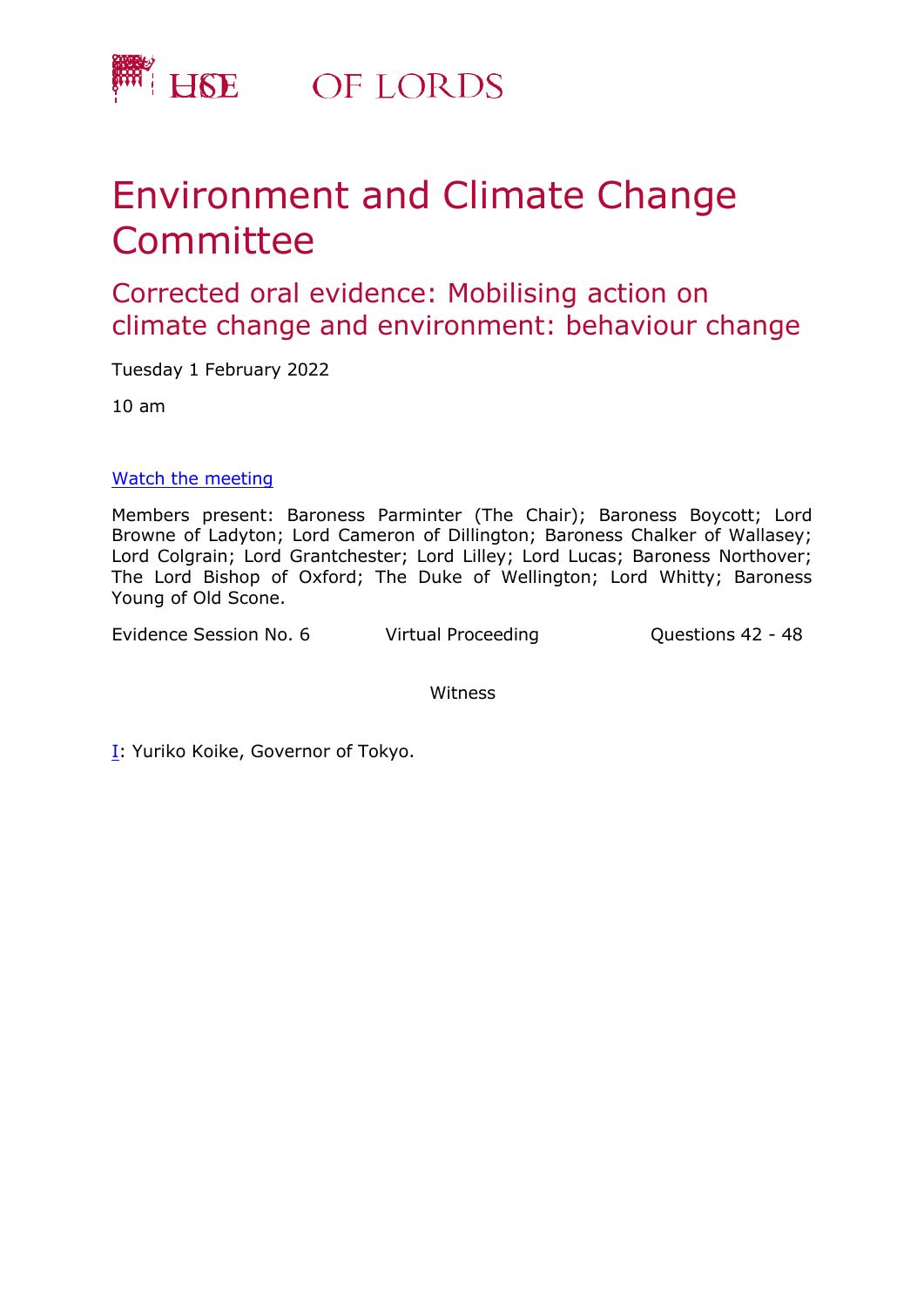## Examination of Witness

Yuriko Koike.

<span id="page-1-0"></span>Q42 **The Chair:** Good morning and welcome to this session of the House of Lords Environment and Climate Change Committee inquiry into mobilising behaviour change for environmental and climate goals. This morning, we are delighted to have two esteemed witnesses to explore the issues with examples from outside the UK, from Japan and the Nordic countries. On our first panel, we look forward to hearing from the Governor of Tokyo, Yuriko Koike.

I remind colleagues, if they have any interests to declare, to please do so. The transcript will be taken and witnesses will be able to survey that before it is made public. The session is being webcast live and will be subsequently made available by the parliamentary website.

Good evening to you, Governor. We are most grateful to you for coming to us to talk to us today. I know that, before we put some questions to you, you would like to make an opening statement, so, please, we look forward to hearing from you.

*Yuriko Koike:* Thank you, Baroness Parminter and all the honourable members of the Environment and Climate Change Committee. I am the Koike Yuriko, Governor of Tokyo. Thank you for inviting me to this deliberation on behavioural change today. I was once Japan's Environment Minister, which is when I began developing measures to protect the environment and address climate change. Later, I served as the Defence Minister to secure Japan and started to use the term "climate security" as part of the global security agenda.

Now, as the Governor of Tokyo, I continue to dedicate myself to these challenges. I am very honoured to have the opportunity to speak on such a valuable occasion. Currently, we are still battling Covid-19. The Tokyo Metropolitan Government is taking proactive measures to protect the lives, health and social activities of Tokyo's residents during these unprecedented times. Our highest priority is to save lives and prevent severe infections.

In addition to Covid-19, the climate crisis is posing a serious threat to humankind. The dynamic discussions at last November's COP 26 spurred on the global movement towards decarbonisation. These discussions highlighted the importance of non-state actors, while also emphasising the role that the international community must play in pursuing the 1.5 degrees Celsius goal of the Paris agreement.

I attended COP 9, 10 and 11 when I was Environment Minister, and I remember being asked about how Japan, as an advanced country, was handling the environmental issues. I hope that Tokyo, one of the largest cities in the world, will take the initiative in leading Japan and the world again. We have established a road map for achieving a carbon-free city by 2050 called Zero Emission Tokyo, which is part of our bid to limit the global temperature rise to 1.5 degrees Celsius.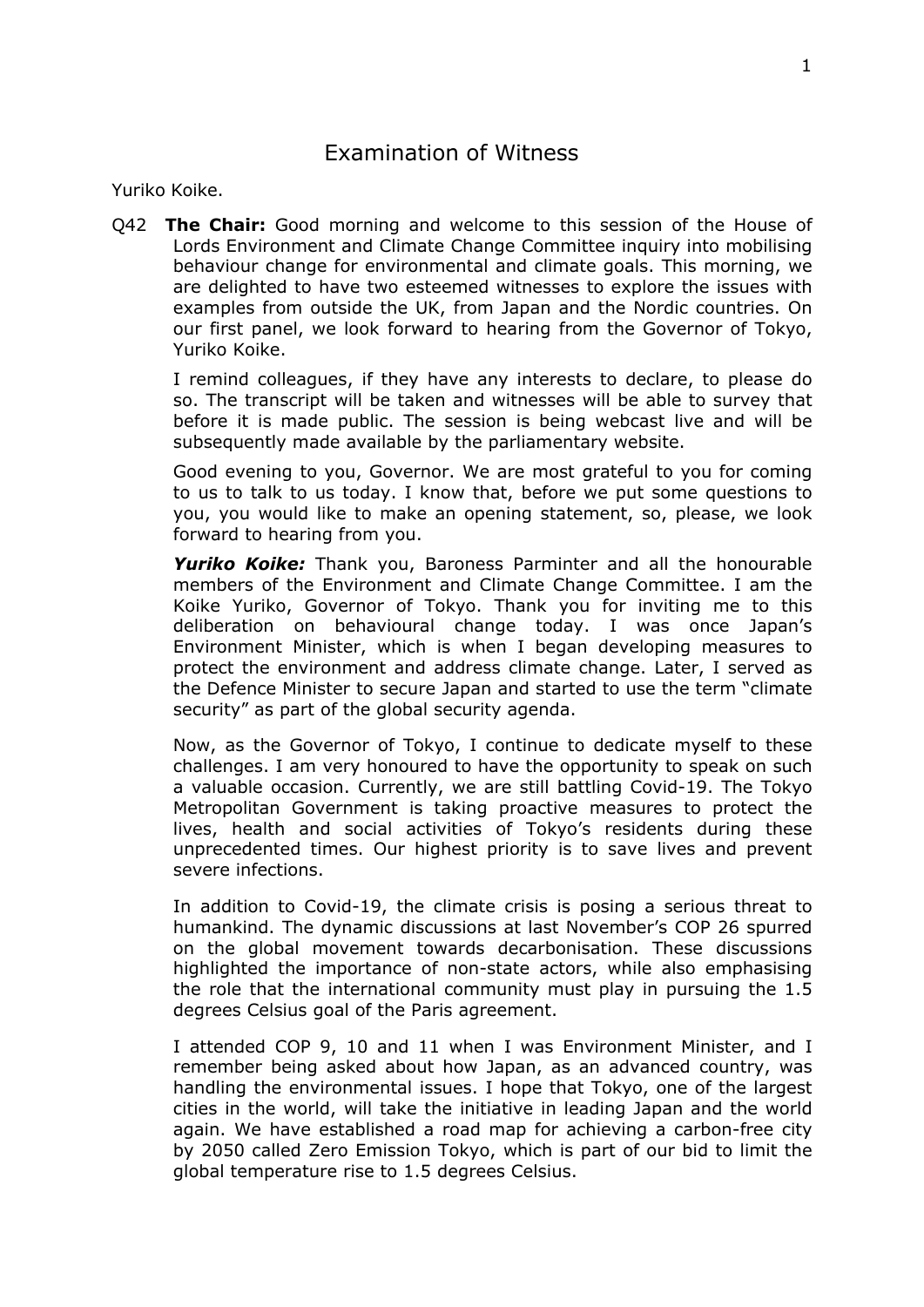The Tokyo Metropolitan Government is accelerating its actions to halve greenhouse gas emissions by 2030, which is an important milestone for this objective. A tremendous amount of energy and resources are consumed in Tokyo, which is home to 14 million people and supports Japan's social and economic activities. Buildings are responsible for 70% of Tokyo's  $CO<sub>2</sub>$  emissions. Therefore, sustainable building legislation is an essential element of our climate action plan.

Tokyo is in the process of deliberating on a new programme that will mandate the installation of solar-powered systems on designated new houses and other small to medium-sized buildings. We are also planning on strengthening and expanding the current stipulations of the Tokyo environmental ordinances, which includes the globally renowned Tokyo cap and trade programme, which was the world's first urban emissions trading system.

Financial power is a crucial component of establishing a sustainable balance between the economy and the environment. We are prioritising initiatives for revitalising green finance, such as green bonds. It is now time to act. You can see the back board. We must accelerate global climate action now. It is imperative that we acknowledge the climate crisis we are facing and call for the collaboration of citizens, businesses and organisations, in order to effectively confront the impending climate crisis.

The firm actions, collaborations and partnerships of global entities are critical for achieving global change. The Tokyo Metropolitan Government will contribute to the decarbonisation of the world, in close co-operation with C40 and other international networks. C40 means 40 cities, but it has been expanded to almost 100 today. The current leader of the C40 is the Mayor of London, by the way. Instead of returning to the status quo, we will promote a sustainable recovery as we continue to recuperate from the Covid-19 pandemic.

Thank you again for your invitation to today's discussions. I look forward to sharing my experience with you.

Q43 **The Chair:** Thank you very much for those opening remarks. That is extremely helpful. Perhaps I could ask you the first question that we have. Which of the initiatives that you have undertaken would you regard as being the most successful in enabling behaviour change for climate and environmental goals?

*Yuriko Koike:* Honourable Members, please allow me to respond to your questions in my mother tongue.

[*Interpretation.*] Thank you very much for the first question, which is about our successful examples of changing behaviour among people. We have a very famous concept called Cool Biz in Japan. That is one of the most successful examples that I can share with you. As you know, this calls for businesspeople to change their clothes or attire in summer to something more suitable for climate change. That became a very big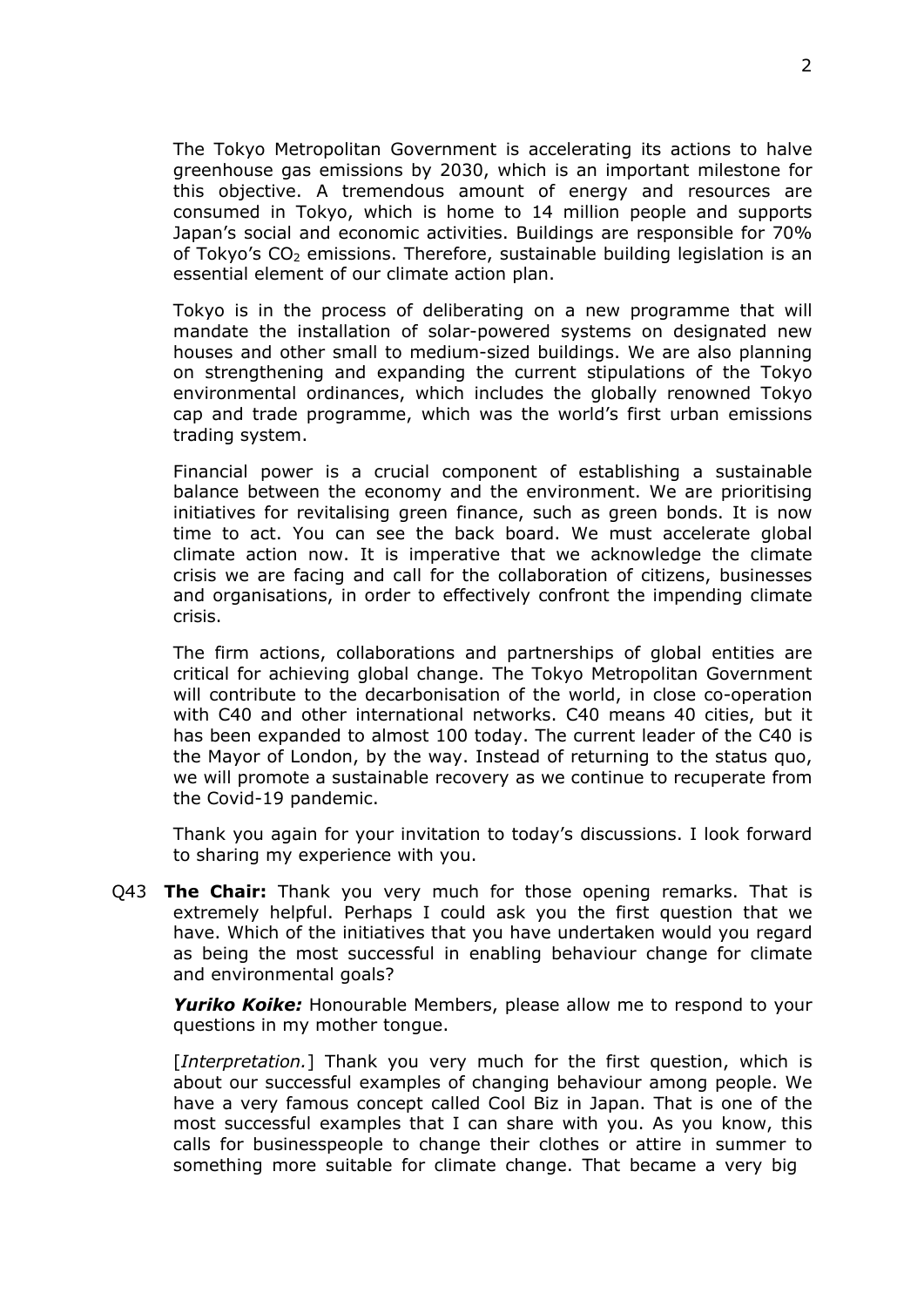movement all over Japan and triggered the change of people's mindset about their clothing in summer.

As you can see, in Japan, businessmen in general wear suits with ties. That is probably similar in your country and your city, London. However, I believe that the temperature in London in summer might be much cooler than Tokyo. Maybe you have some hot days because of climate change these days, but those business suits are not really suitable for the Asian summer climate. In order to be more comfortable, people in business suits have to reduce the temperature using air conditioning.

For some women in the office, they do not wear a suit, so the temperature of the office, which is more suitable for men in business suits, is a little too cold for women. They are suffering and feel like they are working in the refrigerator. I believe that that has to be changed. With climate change, it is important to improve the function of the air conditioning as well. However, it is very important to change the behaviour and mindset about summer clothes.

This concept of Cool Biz was adopted first by the then Prime Minister of Japan. He actually led by example. The first global leader who responded to our Cool Biz concept was the then Prime Minister of your country, Mr Blair. I take this opportunity to express my appreciation for your response to our Cool Biz concept.

Another example that I would like to share is the cap and trade scheme, the emissions trading system that I touched upon in my presentation. In Tokyo, as you know, we have a lot of tall buildings and skyscrapers, so the subject of this cap and trade scheme is the large-scale buildings and large-scale companies. We put the requirement to reduce  $CO<sub>2</sub>$  emissions on those large-scale businesses. As part of that, we introduced the world's first urban-based emissions trading system, or cap and trade system, in fiscal year 2010. Nine years later, in fiscal year 2019, we were able to reduce the emissions of  $CO<sub>2</sub>$  by 27% compared to that base amount.

We share our know-how and knowledge about this ETS with the city of New York. As I said in my presentation, we are part of C40. This is the network in which the major cities of the world can share successful examples and ideas about climate change issues. It is very important for us to share that know-how with other cities.

Another example relates to our Japanese expression, "mottainai". This can be translated as "too precious to waste". We would like to teach this concept to the younger generation in Japan. We launched Team Mottainai to trigger behavioural change among people, so that we can change people's consumption patterns and address the issues of food waste and energy conservation.

**The Chair:** Thank you very much for those examples of successful initiatives, which address the emissions from buildings and, equally importantly, the cultural shifts that are required to change the behaviours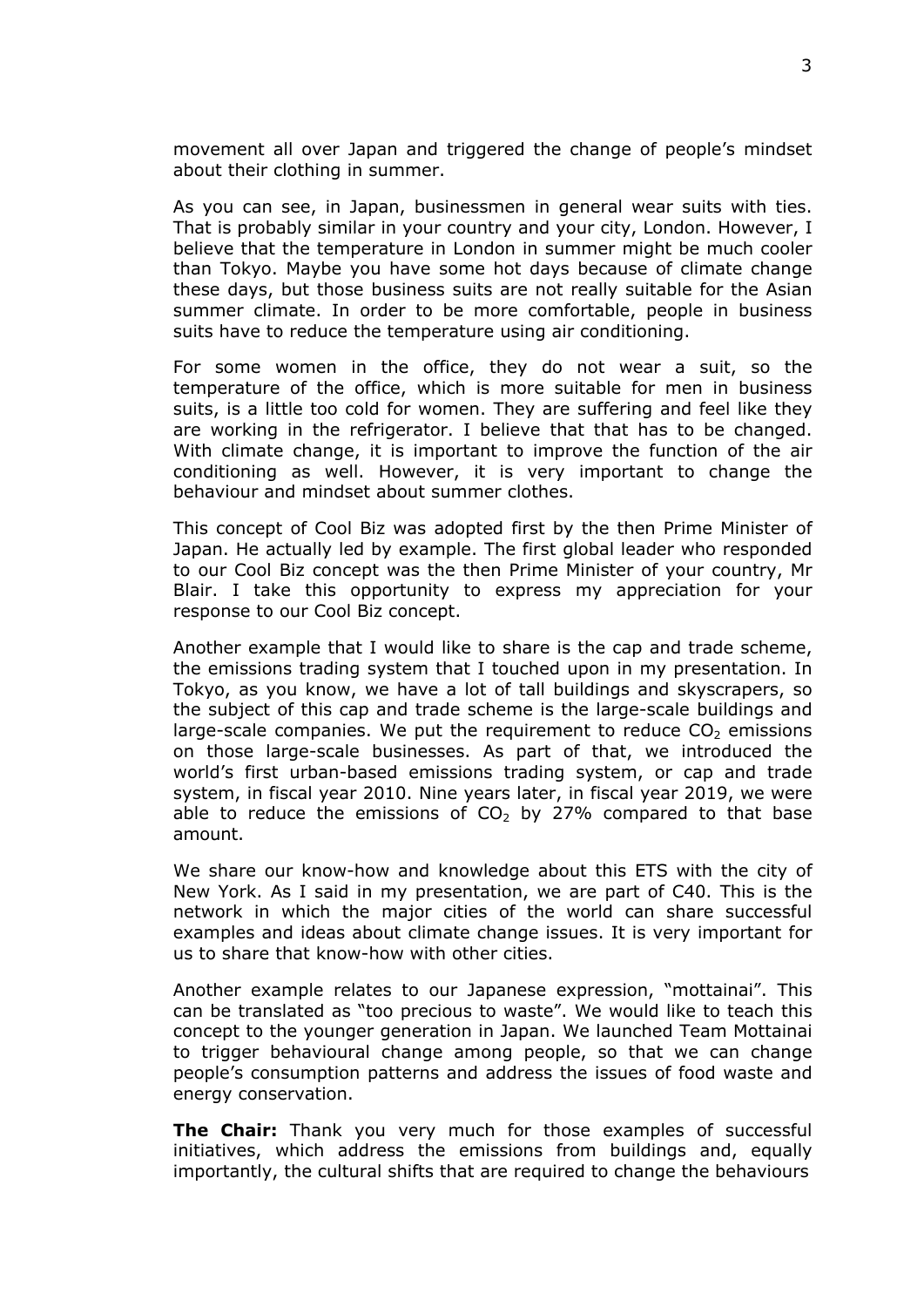of people.

Q44 **The Lord Bishop of Oxford:** Thank you very much, Governor. It has been inspiring to read about the Tokyo net-zero plans and the quality of your information and communication. The concept of mottainai that you were just talking about is intriguing. Could you talk to us about what you see as the key considerations in developing policy to enable this behaviour change for climate and environmental goals? If you are able to touch on how to connect different parts of your government together to bring that about, that would be really helpful to us.

*Yuriko Koike:* It is very important to use these concepts effectively and create consequences. When I think about and implement policy measures, I always prioritise three factors, which are actually the basic principles for Japanese martial arts, such as judo, kendo and karate. These are mind, skill and body. Body can be replaced with the system or institution.

In climate change issues, it is very important to change people's spirit or mindset, so the mind part is very important and should be the first step. That is to change people's mindset in their lifestyles and consumption. The second part is skill, for example a zero-emission vehicle or hydrogen energy. Those technologies are conducive to environmental benefit, so we have to develop and utilise them. That would feed into energy consumption, and change and improve the industries in Japan. The third part is body. That includes regulations, ordinances and budgeting. We have to work on those three, at the same time and comprehensively, to come up with a good result from our initiatives.

I served as Japan's Minister for Environment and I find it very difficult to strike a good balance between the economy and the climate change challenges. If you try to tackle those issues as a national Government, sometimes it is very complicated and difficult, because of sectionalism. For those problems and challenges, we have to take the spirit of mind, skill and body logically and appeal to the people in Japan with those.

Sometimes it is very important to align national government policies with local government policies, such as those of the Tokyo Metropolitan Government office. Sometimes we, as a local government, have to take more drastic measures than national Governments. Japan as a nation, or the national Government, has to manage from Hokkaido to Okinawa, where the climates are completely different. In those opportunities, Tokyo can be a leader by setting an example.

Q45 **Baroness Young of Old Scone:** Thank you, Governor Koike. I think the noble Lord the Bishop has stolen my question, so I am going to ask you a different one, which is on Team Mottainai. Could you tell us what sort of scale that behaviour change initiative now operates at? How many people and organisations have signed up? Where has it delivered results? Do you believe it to be effective, or is it a general awareness raising effort, rather than particularly targeted at making change?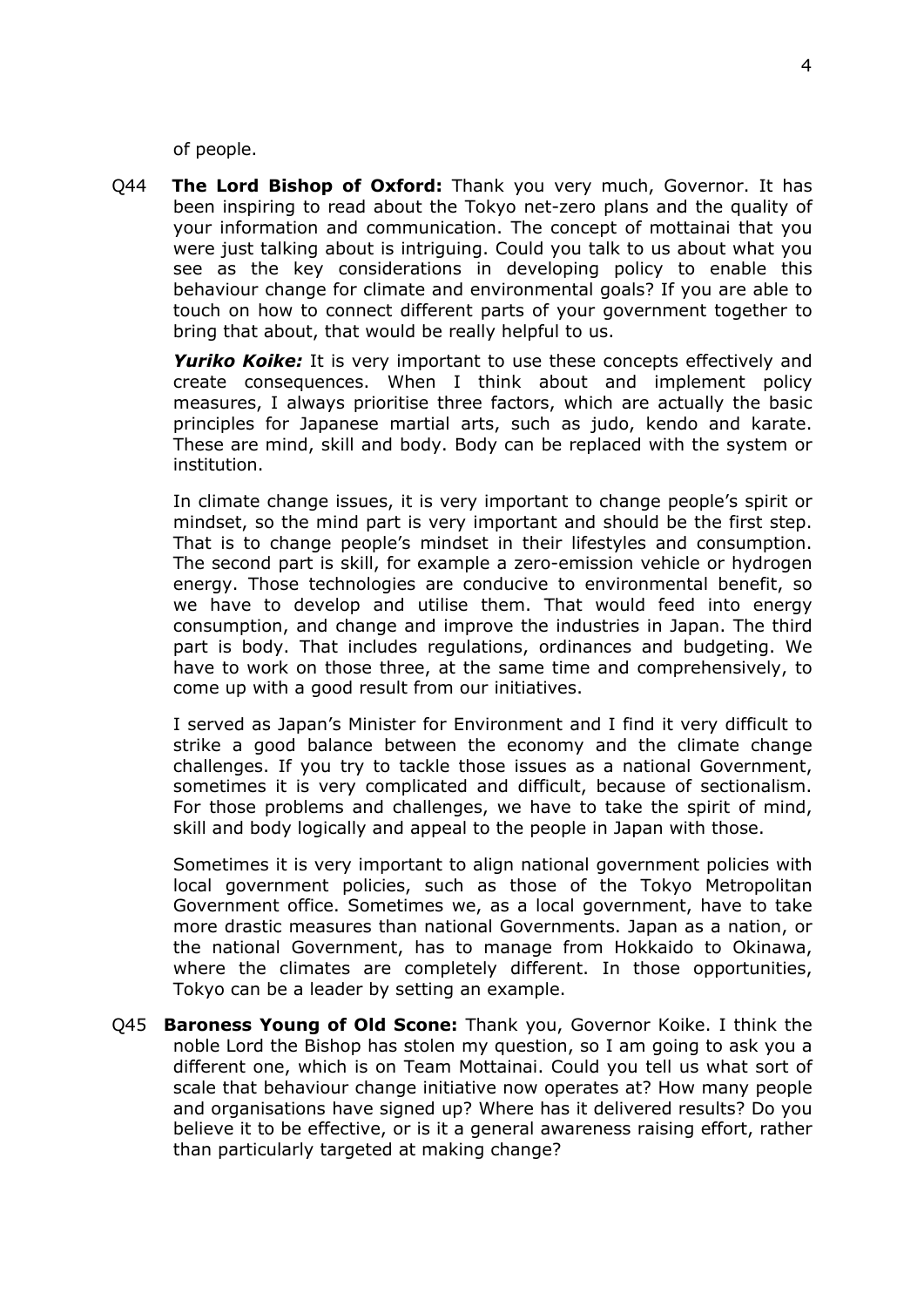Yuriko Koike: Regarding Team Mottainai<sup>1</sup>, when I was a Minister we launched the nationwide campaign. Currently, we are working on the Team Mottainai campaign in Tokyo. More than 1,000 individuals and companies have participated in this campaign. For example, those individuals and companies are working on improving awareness of food waste. Sometimes I go to one of the restaurants participating in this campaign to interview them about their efforts to deal with the food waste problems. Sometimes we enjoy a dinner from their menu, using the to-be-wasted food. Through media, we can disseminate those messages to the public in general.

An increasing number of companies are working on the issue of food waste, energy conservation or environmental issues in general from the perspective of good corporate governance. They take those issues very seriously. We sometimes award companies for good examples, in order to encourage those activities more and more in the future.

Regarding the climate change issues, all individuals and companies are the main actors, including the local municipalities. Therefore, it is very important to keep working to improve the awareness and mindset among people and organisations, with many different approaches.

Q46 **Lord Whitty:** I wonder how you deal with and what lessons you draw from challenges to this policy, from people who do not agree with the policy or whose economic self-interest or attachment to the old ways presents a difficulty for you. Do you have any lessons for us as to how you deal with that opposition? Also, how do you measure the success of your policies?

*Yuriko Koike:* Regarding the second question, how to evaluate the level of success of the approaches, that is left to the evaluation or judgment of the people in Tokyo and Japan, so all I can do is do my best.

Regarding the challenges and lessons that we learned from those initiatives, as I said before, it is very important but difficult to strike a good balance between economic and environmental issues. Companies like to improve their profits, but to reduce  $CO<sub>2</sub>$  at the same time is sometimes very difficult. For those challenges, we can take advantage of the spirit that I mentioned: mind, skill and body.

The activities and behaviours of Japanese companies are very different compared to 10 years ago. That is because of the implementation of mind, skill and body principles and, at the same time, because of the reality that, unfortunately, we are suffering from a lot of disasters due to climate change. Many Japanese companies are introducing ESG concepts into their management. They now have a better understanding of the balance between their short-term profit as companies and the long-term societal mission that they should focus on.

<sup>1</sup> Governor Koike later clarified that she was referring to the concept of *Mottainai* in this statement, rather than Team Mottainai.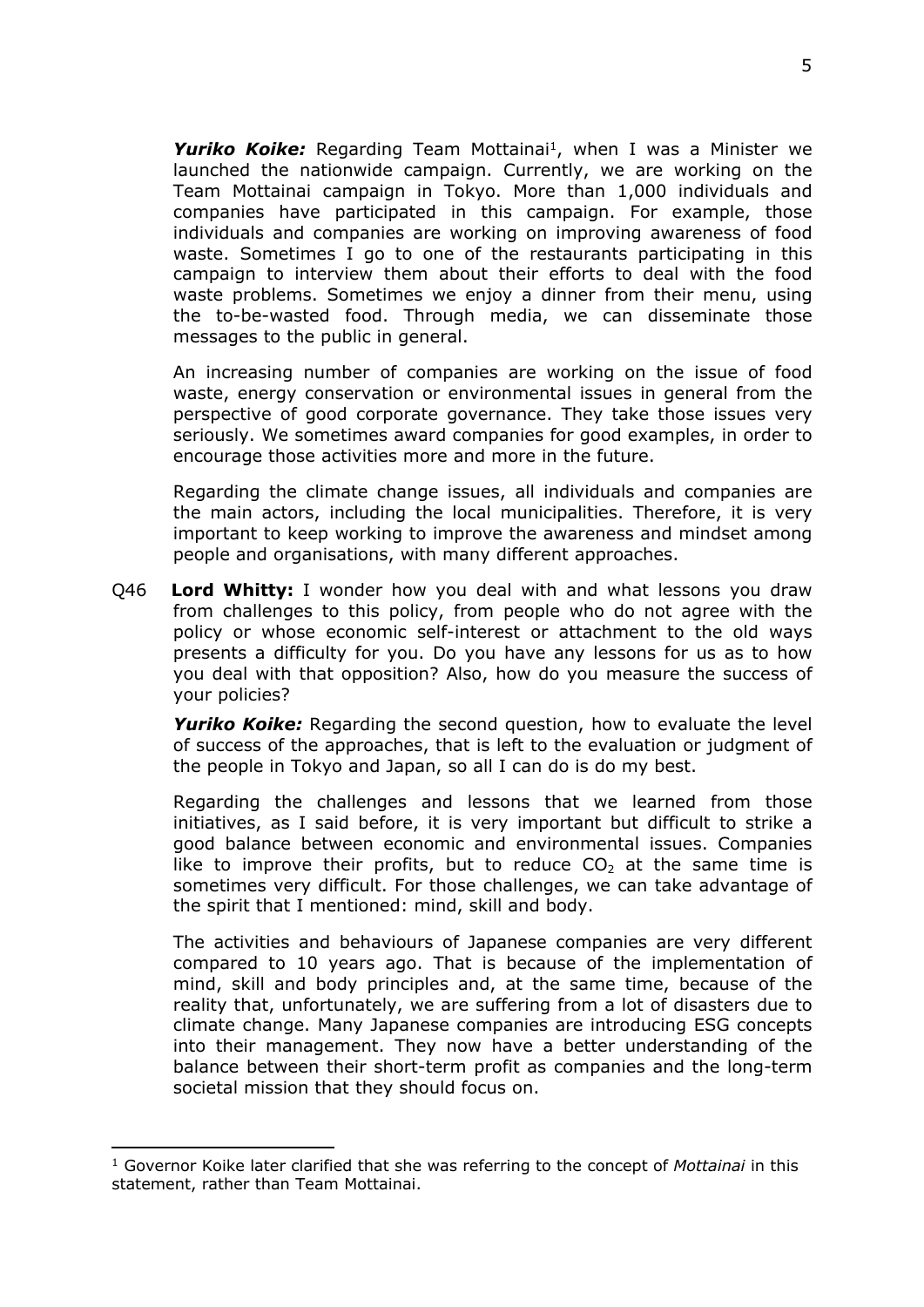In the Japanese economy, many companies are SMEs—small and medium-scale companies. How we can send messages to them is very important. We have to help them understand that responding to climate change challenges will lead to long-term profit for their businesses. For that purpose, we have to work on the mind, skill and body parts at the same time, so that many small companies can participate in those initiatives and we can take advantage of our technological edge. As you know, Japan is very well known for the high level of technology, so we can create new movements in our industries.

Q47 **Baroness Northover:** You have addressed some of the issues that I am about to raise, but I will probe further. I would like to ask you about how you have worked with local government, business and the third sector on enabling behaviour change for climate and environmental goals. In particular, if I can dig a little deeper, I am sure you are familiar with the term "greenwash", something that is superficial but does not address the issue in any fundamental way. How do you seek and achieve deep change across those areas?

*Yuriko Koike:* For climate change responses, I believe that all individuals, companies, local governments and national Governments are actors. It is important for all of us to collaborate with each other and share know-how and technologies.

Regarding our partnerships, for example, we collaborate with advanced companies in Japan to create movement on these issues, try to innovate technologies and conduct POC projects. Another example is our collaboration with the beverage industry for the purpose of technological innovation, embodied in the Bottle-to-Bottle Tokyo project.

These days, we are focusing on hydrogen. With the hydrogen supplier, the fuel cell automobile maker and the hydrogen bus manufacturer, we launched a Tokyo hydrogen initiative. The Tokyo Metropolitan Government is also supporting companies involved in the hydrogen business to expand hydrogen stations in Tokyo. On the issue of food waste, we collaborate with the food supply chains as well.

In relation to our collaboration with local municipalities, we have an initiative in Tokyo. As you know, we have so many small municipalities, including villages and towns, in Tokyo. There are 62 of them and we are providing support and assistance to those 62 local municipalities. For the municipalities that declare as a zero-carbon city, we provide further assistance.

In terms of the collaboration with overseas players, we are part of C40, which is an international network. The president of C40 is the Mayor of London. In C40, there are vice-presidents in each region. I serve as a vice-president for Asia.<sup>2</sup> We share our knowledge and know-how about

<sup>&</sup>lt;sup>2</sup> Governor Koike later clarified that there are vice-chairs for each region rather than vice-presidents; that the Mayor of London is the chair of C40 rather than the president; and that she serves as a vice-chair for Asia, not a vice-president.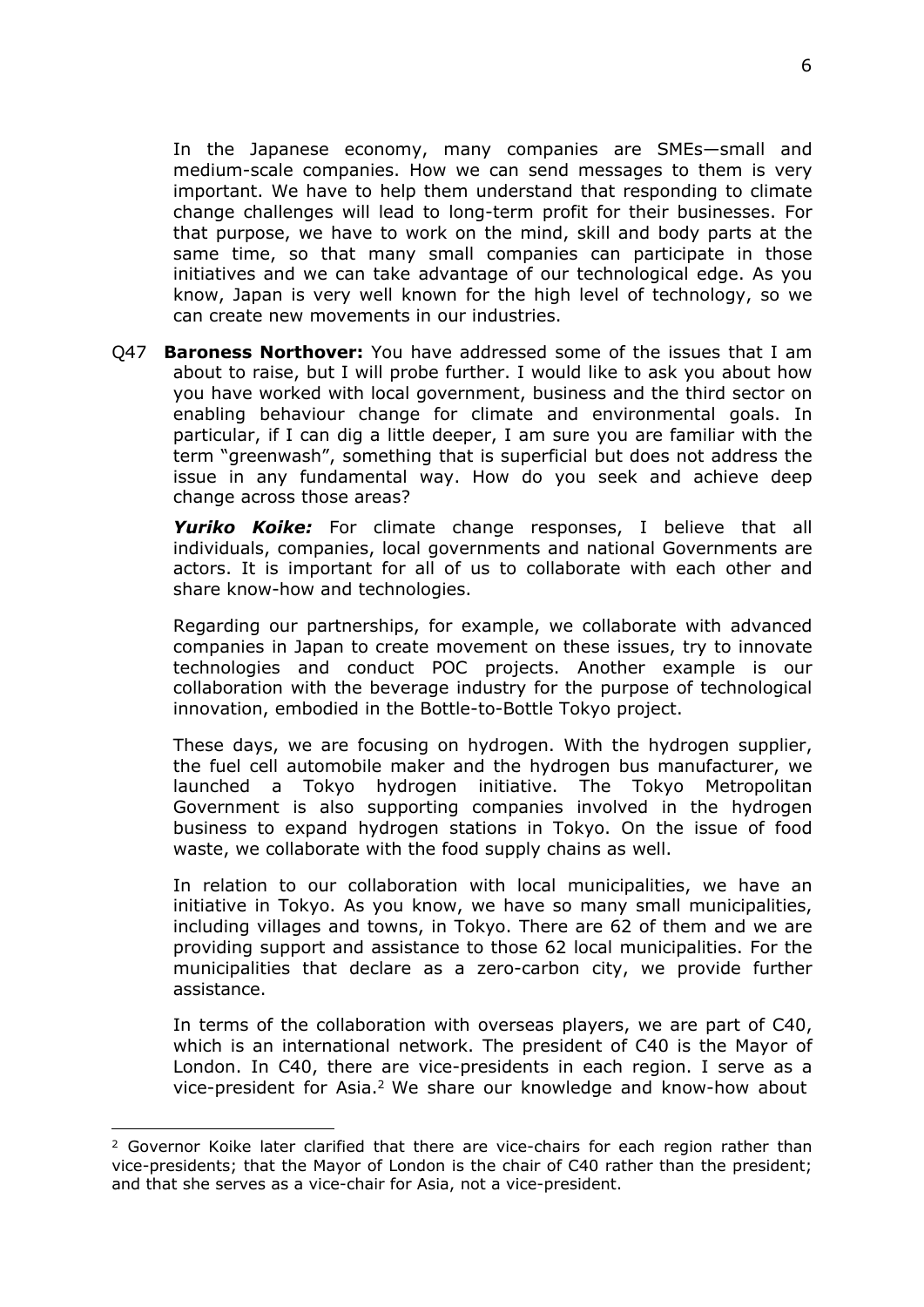the cap and trade system with other cities. The major cities in the world suffer from common challenges, including water, waste and air pollution. It is very important for us to share our know-how and information with major cities in the world.

For our collaboration with the third sector, behind me there is a board with the "Time to Act" slogan. That is a slogan that we are working on as a climate change action movement, which originated from Tokyo. For this movement, in February last year, we held the kick-off meeting with the major global cities' mayors, governors and experts in the field. There was participation by the heads of Paris and Los Angeles.

By coincidence, those cities are the venues for the summer Olympics, Tokyo first, followed by Paris and Los Angeles. For this kind of movement, it is very important to take advantage of this type of large international event. Also, we held a Time to Act climate action forum. In that forum, we tried to disseminate our messages about the actions to accelerate our goal of carbon half by 2030 in Tokyo. The UK ambassador to Japan, Ms Longbottom, participated in that forum.

The 2020 Olympics and Paralympics held in Tokyo was a really large event and a very good opportunity to send our messages to the world. For example, the beds used in the athletes' village were made of cardboard, so that they could be recycled later. We tried to focus on the issue of food waste in the athletes' village. Also, partially, in the Olympics training district, we used hydrogen. That was an optimal opportunity for us to show the appeal of our climate change-related initiatives and actions.

It is a little unfortunate for us that all those good efforts were partially offset by Covid-19-related issues, but it is very important to keep appealing and disseminating our messages to the world. I remember that, in the event in London, there was a kind of scheme where the Queen was actually launched by a rocket or something. Maybe in the near future those human rockets will be launched by hydrogen.

Regarding greenwashing, it is very important to be truthfully green, rather than just as a formality. Because there is an increasing awareness of greenness by consumers, companies are more serious about this issue. It is important for the media to play a role in that and for consumers to keep monitoring companies' behaviour. Where greenwash is revealed, we believe that companies' profits and interests will be lost eventually.

Q48 **Lord Grantchester:** You have spoken a lot about mind and body in your answers. I wanted to follow up on the technology side, through your mention of hydrogen development. To be fair, you have partially answered this question by saying that it has been interrupted by the pandemic. I wondered whether you could give us any more, behind that example of hydrogen, of where you are concentrating on what form of hydrogen and whether you see it making a breakthrough through transport or through the home, as two ways to see this development. What is the Japanese view of helping this develop?